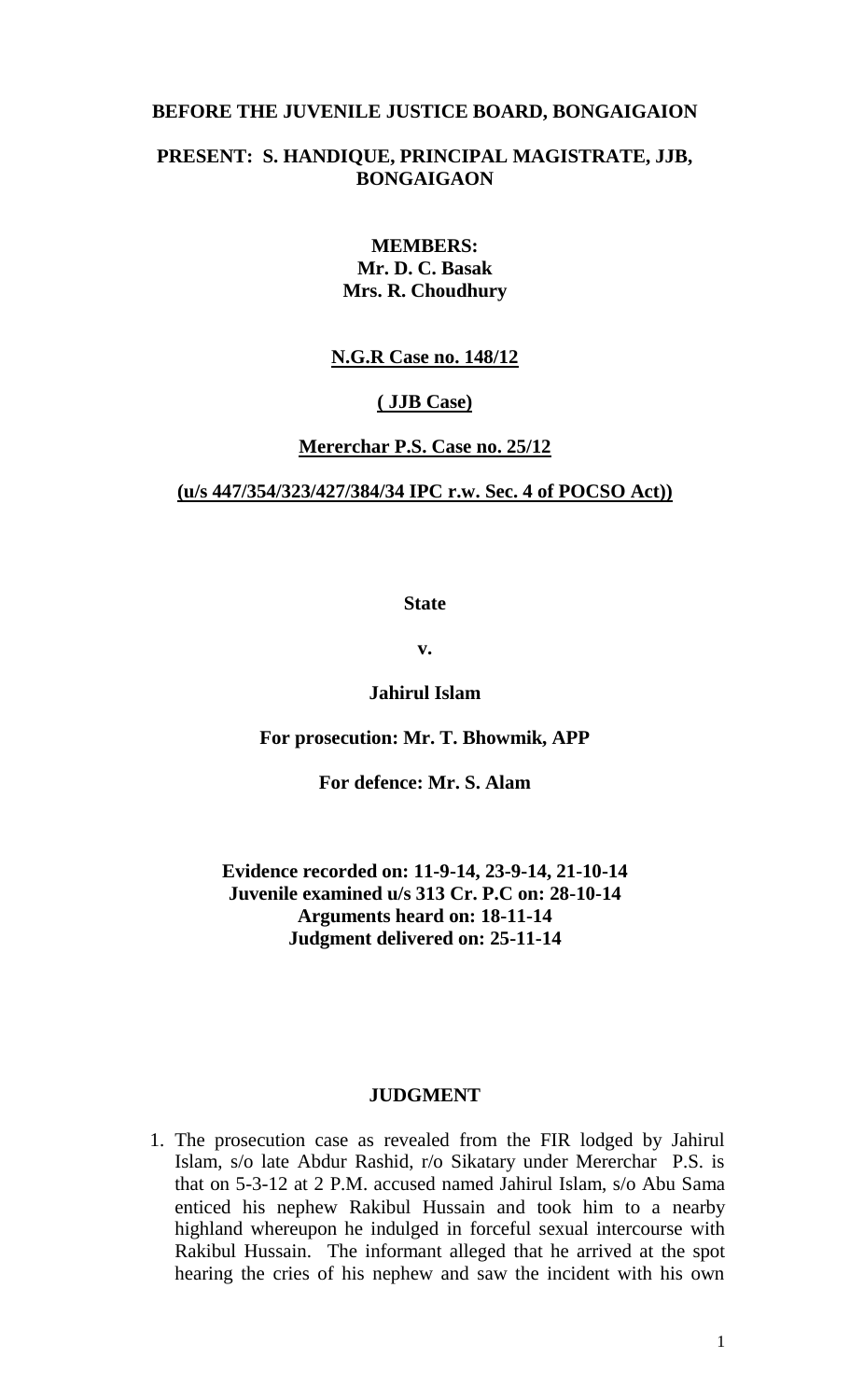eyes. Seeing him, the accused fled and he took his nephew home. Thereafter, he went to the house of the accused to seek justice from his father, but accused no. 2 Abu Sama abused him and his companion and drove them away. On that very day, in the evening hours, the complainant and his sister –in- law were attacked by accused Jahirul, Abu Sama, Sahabulla, Sukur Ali and Jahanara Khatun while they were plucking chilly in their garden. He further alleged that the accused assaulted his sister –in- law when she tried to stop them from beating him and the accused pulled off her clothes and outraged her modesty. It is also alleged that accused Sahabulla snatched away the silver chain from the neck of his sister –in- law and they were somehow saved when the witnesses arrived. According to the informant, the accused left with a warning and also destroyed his chilly plants. The FIR was registered as Mererchar P.S. Case no. 25/12 and after investigation the charge sheet was filed against Abdul Karim, Abdur Rashid, Abu Sama u/s 447/354/341/323/427/384/34 and separate charge sheet has been filed against juvenile Jahirul Islam u/s 377 IPC and his case was forwarded to the JJB, Bongaigaon.

- 2. The juvenile had meanwhile taken bail during investigation and after filing of the charge sheet he was summoned and necessary copies were furnished to him. The particulars of offence u/s 447/354/341/323/427/384/34 IPC were explained to the juvenile to which he pleaded not guilty and claimed trial. However, during enquiry it transpired that there are materials u/s 4 of the Protection of Children from Sexual Offences Act, 2012 also. Hence, the particulars of the offence u/s 4 of the POCSO Act were explained to him, to which he pleaded not guilty and claimed trial.
- 3. During enquiry six witnesses were examined including the investigating officer. The juvenile was examined u/s 313 Cr. P.C. wherein he denied the incriminating materials put to him. No defence evidence is adduced. Heard arguments from both the sides.
- 4. The following points for determination have been framed:

### **POINTS FOR DETERMINATION:**

- *1. Whether the juvenile committed penetrative sexual assault upon the minor victim named Rakibul Hussain and thereby committed an offence punishable u/s 4 of the POCSO Act ?*
- *2. Whether the juvenile in furtherance of common intention with the other accused committed criminal trespass 5-3-12 at 4 P.M. in the chilly garden of the complainant and thereby committed an offence punishable u/s 447/34 IPC?*
- *3. Whether the juvenile in furtherance of common intention with the other accused assaulted Aklima Khatun in order to outrage her modesty on 5-3-12 at 4 P.M. and thereby committed an offence punishable u/s 354/34 IPC?*
- *4. Whether the juvenile in furtherance of common intention with the other accused wrongfully restrained the complainant and his sister-inlaw on 5-3-12 at 4 P.M. and thereby committed an offence punishable u/s 341/34 IPC?*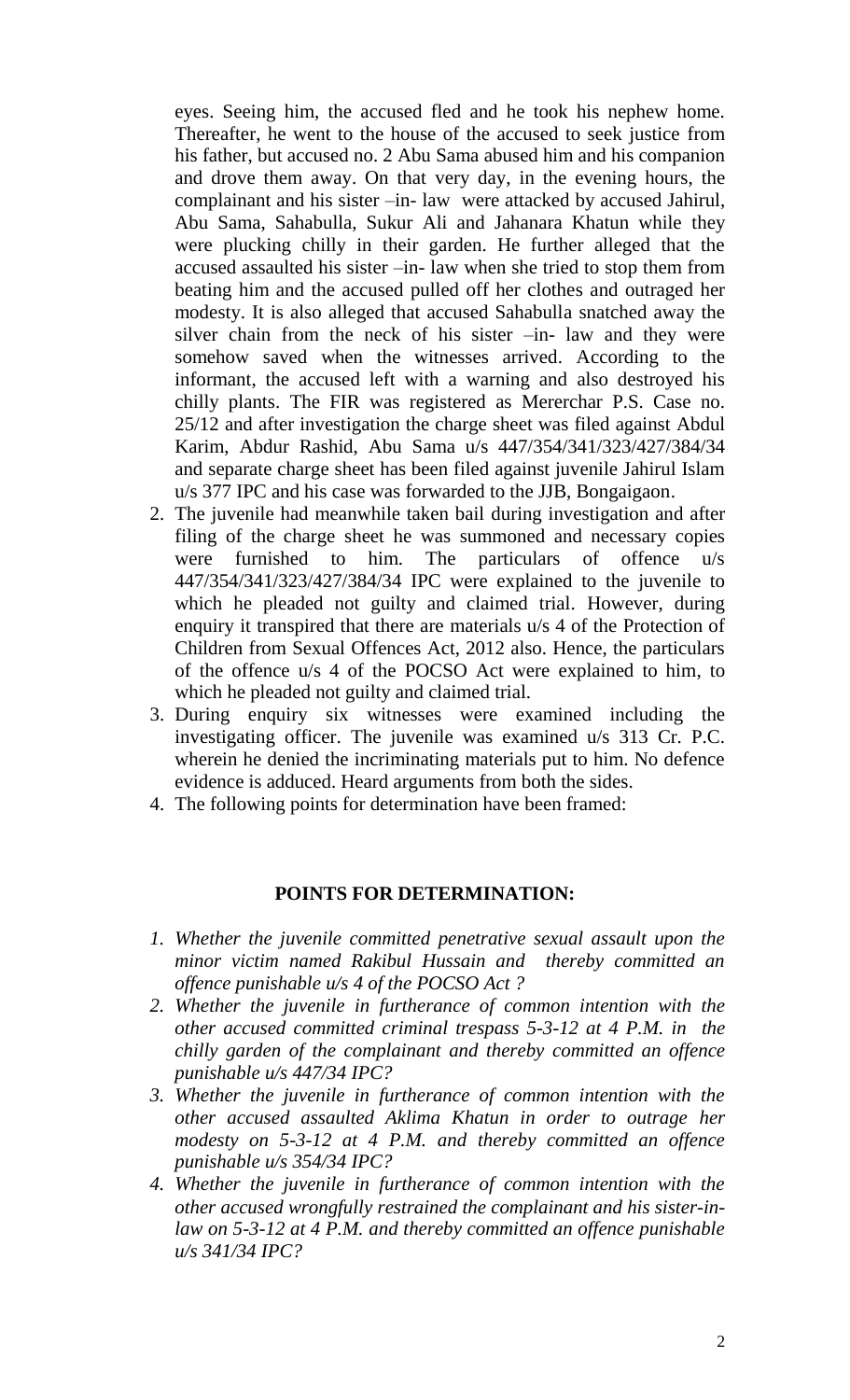- *5. Whether the juvenile in furtherance of common intention with the other accused voluntarily caused hurt to the complainant and thereby committed an offence punishable u/s 323/34 IPC?*
- *6. Whether the juvenile in furtherance of common intention with the other accused caused mischief by destroying the chilly plants of the complainant on 5-3-12 at 4 P.M. and thereby committed an offence punishable u/s 427/34 IPC?*
- *7. Whether the juvenile in furtherance of common intention with the other accused dishonestly snatched away the earring of Aklima Khatun by using force and putting her under fear of injury on 5-3-12 at 4 P.M. and thereby committed an offence punishable u/s 384/34 IPC?*

## **DISCUSSIONS, DECISIONS AND REASONS THEREOF**

### **DECISION ON POINT NO. 1:**

- 5. The main allegation against the juvenile is that he committed penetrative sexual assault upon the nephew of the complainant. Let us first peruse the FIR. The FIR mentions that the juvenile enticed his nephew Rakibul Hussain and took him to a nearby highland and committed sexual intercourse with him forcefully. It also mentions that the complainant arrived at the spot hearing hue and cry of his nephew and on his arrival the juvenile fled.
- 6. During enquiry, complainant *Jahirul Islam as PW1* deposed that he had gone to plough his land when he saw that the juvenile was indulged in sexual intercourse with Akib (victim). According to him, he also saw that Akib was bleeding from his anus. He stated that he took both Akib and the juvenile to Abu Sama's house but Abu Sama and Jahirul assaulted him. He further deposed that the juvenile and Abu Sama assaulted the mother of Akib when she arrived there. He exhibited the FIR as Ext. 1. During cross examination he could not say the date of the incident. He denied that he lodged the case in reciprocation of the case filed against him.
- 7. *PW2 Akilma Khatun* deposed that she heard that the juvenile called her son Rakibul to the highland and sexually assaulted him. She testified during cross examination that they filed the case after the father of the juvenile lodged a case against them.
- 8. *PW3 Rakibul Islam* is the victim. He is about eight years old. He deposed that Jahirul had called him to the highland on the pretext of giving him a playing wheel (Sokori). He deposed that the juvenile pulled off his pant and inserted his penis into his anus. He stated that he did not scream. He stated that his uncle saw them and slapped both of them. During cross examination he stated that the juvenile dragged him to the highland which is very near to his house. He also stated that the juvenile gave him a 'sokori' which he kept in his house. He testified that his uncle slapped him for going to the jungle as there may be serpents. He stated that he did not get hurt, nor was he bleeding.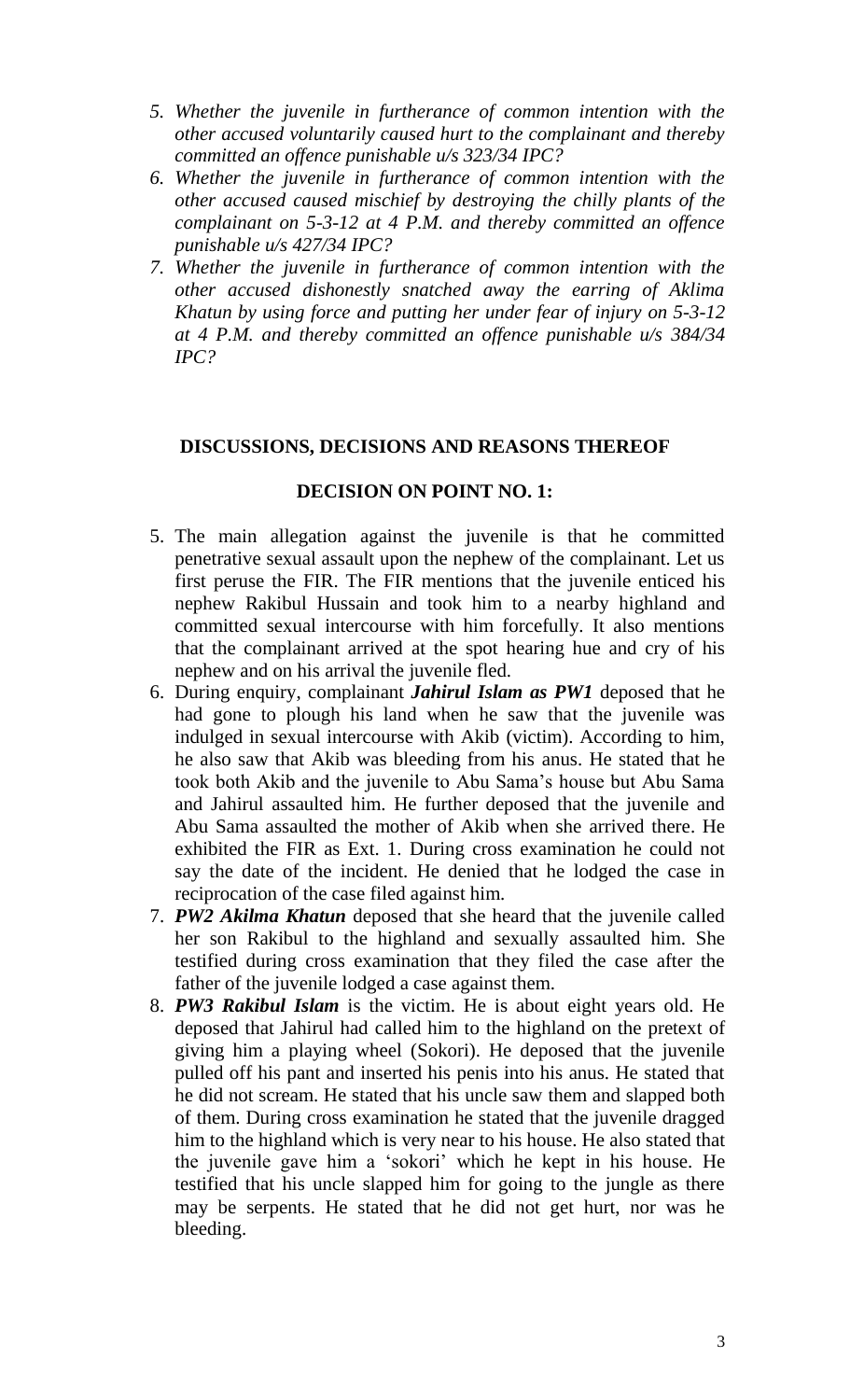- 9. *PW4 Jhaner Khatun* is a neighbour. She deposed that she has not heard if the juvenile had committed any bad work with complainant's son or not.
- 10.*PW5 Abdul Mannan* is also a fellow villager. He deposed that the juvenile had kidnapped complainant's son on the pretext of giving him something and committed sexual assault upon the victim. He stated that the juvenile fled from the clutch of the complainant. During cross examination he stated that the victim is his son.
- 11.*PW6 Darbesh Ali Ahmed* is the investigating officer. He deposed that he registered the case after receiving the FIR filed through the court. He exhibited the charge sheet as Ext. 2. He stated that he filed charge sheet against the juvenile u/s 377 IPC and the other accused were charge sheeted under various sections. He could not say if there is a cross case against the complainant.
- 12.The juvenile was examined u/s 313 Cr. P.C. wherein he admitted that he was sitting on the highland playing with his 'sokori' and Rakibul watched him playing from a distance. After some time Jahirul Islam (complainant) came and asked him if he was doing any bad work with Rakibul. When he replied in the negative, Jahirul beat him up with a stick. He stated that Jahirul chased him up to a shop and asked him to do sit ups for ten times. But he refused to do so and came back home. According to him, his father had gone to Jahirul's house seeking justice but no bichar was held. So his father lodged a case against Jahirul after which Jahirul filed this case.
- 13.Although the juvenile has not denied his presence at the place of occurrence but he has denied to have committed any sexual assault upon the victim. Therefore, we have to examine the evidence of the child victim and other witnesses carefully.
- 14.The complainant and the victim are the two star witnesses in this case. Other witnesses are only reported witnesses. The complainant stated that the victim was bleeding from his anus. But the victim has denied it. He has also testified that he did not feel any pain. Although the medical officer has not been examined in this case but it is seen that the medical report is also silent on it. Moreover, the victim was medically examined on 16-3-12 whereas the alleged occurrence took place on 5-3-12. Even though the medical report is not a conclusive proof of evidence, but, to base convictions the ocular evidence has to be unflinching and reliable. The victim has deposed during examination- in- chief that the juvenile took him to the highland on the pretext of giving him a 'sokori'. However during cross examination he stated that the juvenile dragged him to the highland. He further testified that he did not cry or scream. He stated that his uncle slapped him for going to the jungle as there may be serpents. In this respect we find that there are vital contradictions between their testimonies. The victim is only eight years old. So his testimony is to be scrutinised carefully. The hon'ble Supreme Court in the case of *State of Rajasthan Vs. Om Prakash, AIR2002SC2235* held as follows:

*"The evidence of a child witness is required to be evaluated carefully as the child may be swayed by what others may tell him or her as the child is an easy pray to tutoring. Wisdom requires that the evidence of child witness must find adequate corroboration*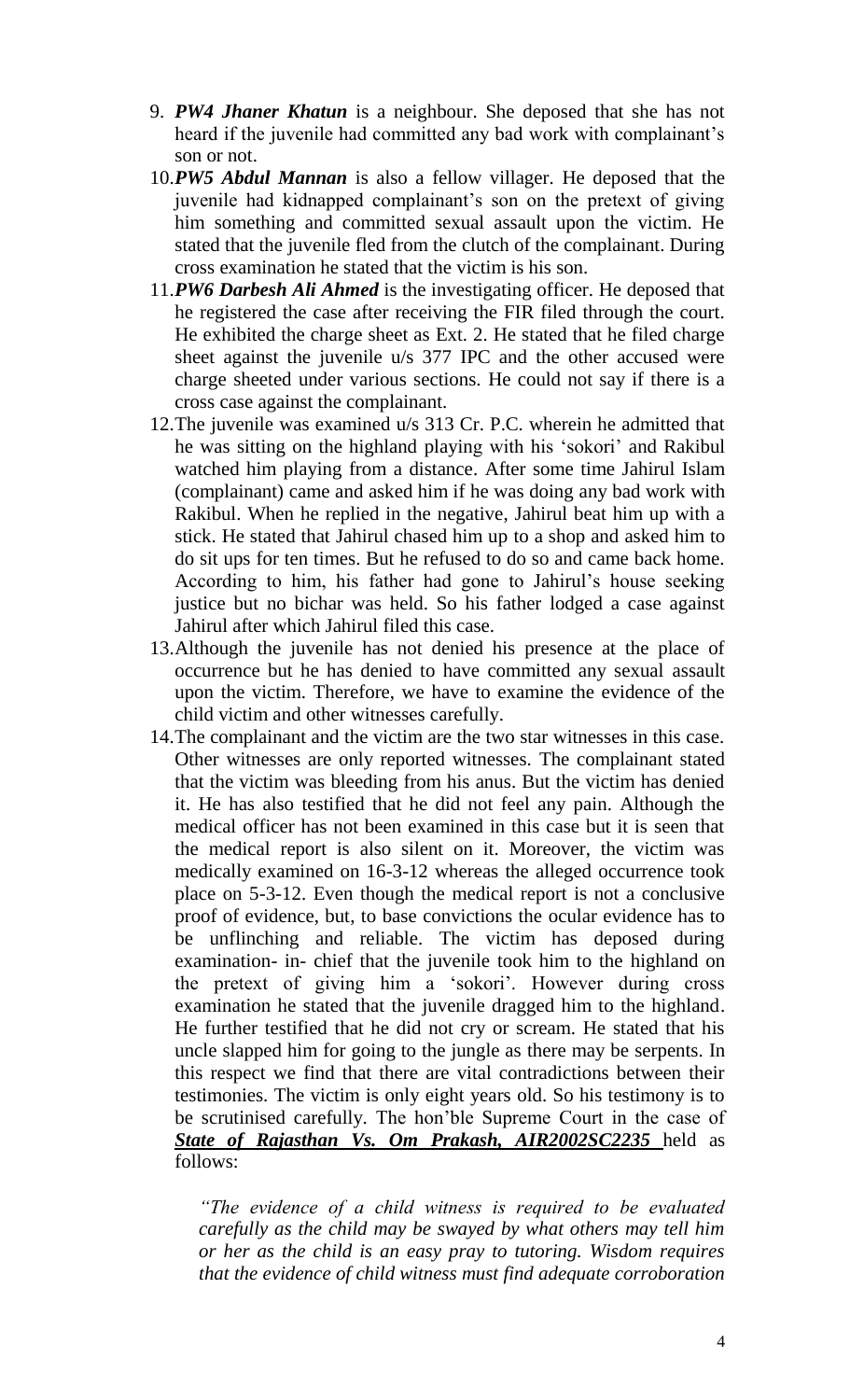*before it is relied on {State of U.P. v. Ashok Dixit and Anr. [MANU/SC/0090/2000](javascript:fnOpenGlobalPopUp() : 2000CriLJ1436 }. We have already held that in the present case we have carefully examined the evidence of the child and other evidence. We find the reasons given by the High court for rejecting the said evidence wholly unconvincing. It is unfortunate that what to talk of considering, the High Court has not even noticed the testimony of the prosecutrix in the judgment under appeal.*

*Learned counsel for the respondent contended that if there was any forcible sexual intercourse, it could have resulted in some injuries upon the prosecutrix and in support relied upon Joseph s/o Kooveli Poulo v. [State of Kerala MANU/SC/0313/2000](javascript:fnOpenGlobalPopUp() : 2000CriLJ2467 . This decision has no relevance. As observed therein, the injuries are not always a sine qua non to prove a charge of rape. Let us not be forgotten that we are considering the case of a rape on a girl child aged eight years and not on a grown up woman.*

*Child rape cases are cases of perverse lust for sex where even innocent children are not spared in pursuit of the sexual pleasure. There cannot be anything more obscene than this. It is a crime against humanity. Many such cases are not even brought to light because of social stigma attached thereto. According to some surveys, there has been sleep rise in the child rape cases. Children need special care and protection. In such cases, responsibility on the shoulders of the courts is more onerous so as to provide proper legal protection to these children. Their physical and mental immobility call for such protection. Children are the natural resource of our country. They are country's future. Hope of tomorrow rests on them. In our country, a girl child is in a very vulnerable position and one of the modes of her exploitation is rape besides other mode of sexual abuse. These factors point towards a different approach required to be adopted. The overturning of a well considered and well analyzed judgment of the trial court on the grounds like non-examination of other witnesses, when the case against the respondent otherwise stood established, beyond any reasonable doubt was not called for. The minor contradiction of recovery of one or two underwear was wholly insignificant."*

*15.*In *Shivasharanappa and Ors. Vs. State of Karnataka & Jagadevappa and Ors.Vs. State of Karnataka and Ors., [MANU/SC/0470/2013](javascript:fnCitation()***(Equivalent Citation:** AIR2013SC2144) the hon'ble Supreme Court discussed several case laws and held :

"*Thus, it is well settled in law that the court can rely upon the testimony of a child witness and it can form the basis of conviction if the same is credible, truthful and is corroborated by other evidence brought on record. Needless to say, the corroboration is not a must to record a conviction, but as a rule of prudence, the court thinks it desirable to see the corroboration from other reliable evidence placed on record. The principles that apply for placing reliance on the solitary statement of witness, namely, that the statement is true and correct and is of quality and cannot be*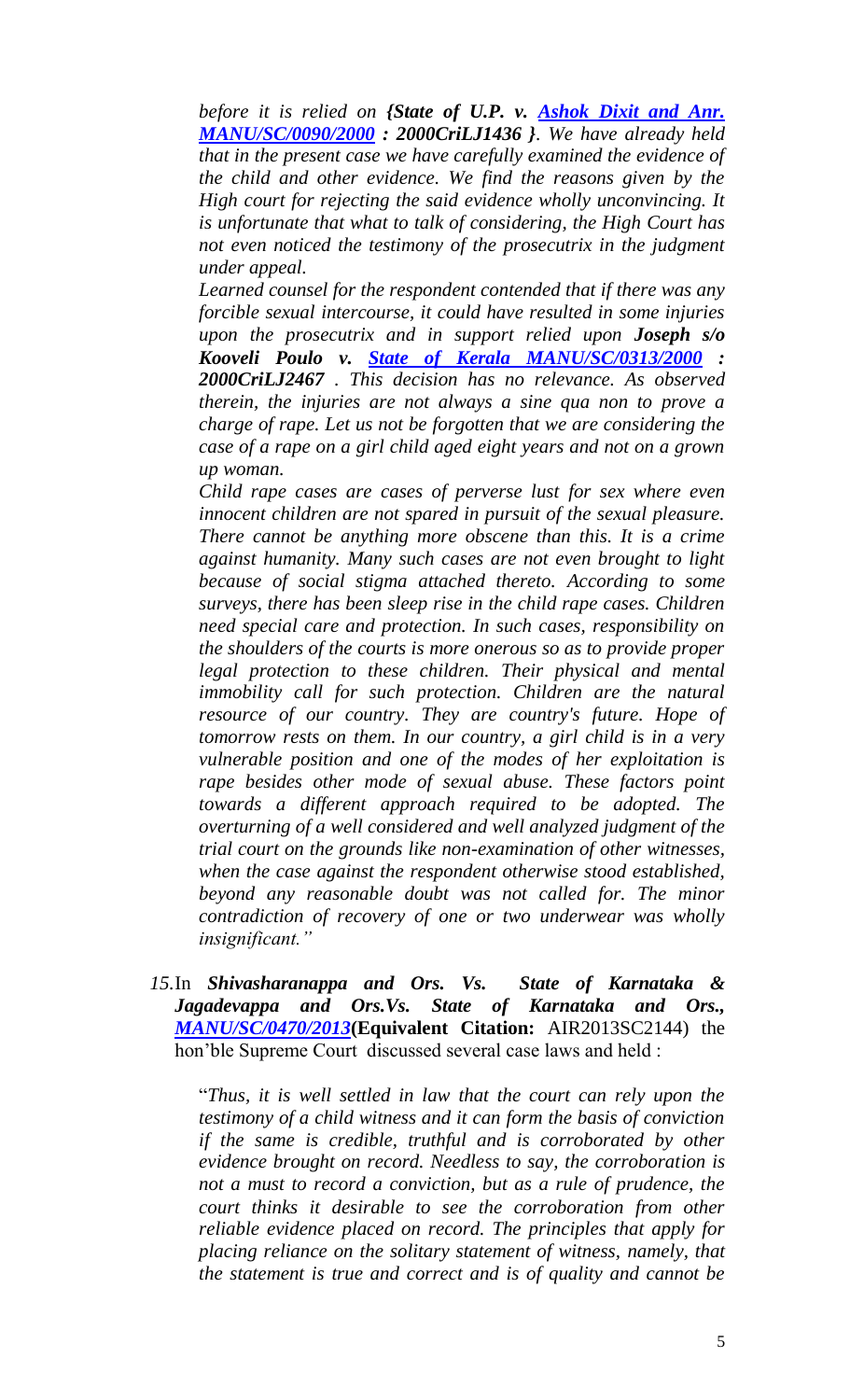*discarded solely on the ground of lack of corroboration, applies to a child witness who is competent and whose version is reliable."*

- 16.Following the guidelines laid down in the above precedents, we have noticed that the complainant and the victim of this case have contradicted each other in material particulars and the testimony of the child victim is not beyond suspicion. He seems to be a tutored witness.
- 17.Moreover, the FIR was lodged after two days. Apparently, the father of the juvenile had lodged a case against the complainant and the present case is filed after lodging of that case. In the case of *Raghunath V. State of Haryana, 2003 SCC(Crl.) 326* the hon'ble Supreme Court found no mitigating circumstances for not reporting to the police at the first hour especially when the police stations are on the way to the hospital. In the above cited case the FIR was lodged on 19-12-1994 at 2.30 a.m for the incident said to have taken place on 18-12-1994 at about 9.30 p.m. The Sadar police station was 14 k.m away from the place of occurrence and two police stations fell on the way to the hospital. But the complainant party did not stop at two police stations but proceeded straight to the general hospital. The hon'ble Apex court found that it was imperative that the complainant party could have stopped at the police station, sought necessary help from the police and also given first hand information to the police.
- 18.In the case of *Dilawar Singh vs State Of Delhi, 2007 Cr. L.J. 4709,* the hon'ble Apex Court held as follows :

*In criminal trial one of the cardinal principles for the Court is to*  look for plausible explanation for the delay in lodging the report. *Delay sometimes affords opportunity to the complainant to make deliberation upon the complaint and to make embellishment or even make fabrications. Delay defeats the chance of the unsoiled and untarnished version of the case to be presented before the Court at the earliest instance. That is why if there is delay in either coming before the police or before the Court, the Courts always view the allegations with suspicion and look for satisfactory explanation. If no such satisfaction is formed, the delay is treated as fatal to the prosecution case. In Thulia Kali v. The State of Tamil Nadu (AIR 1973 SC 501), it was held that the delay in lodging the first information report quite often results in embellishment as a result of afterthought. On account of delay, the report not only gets bereft of the advantage of spontaneity, but also danger creeps in of the introduction of coloured version, exaggerated account or concocted story as a result of deliberation and consultation. In Ram Jag and others v. The State of U.P. (AIR 1974 SC 606) the position was explained that whether the delay is so long as to throw a cloud of suspicion on the seeds of the prosecution case must depend upon a variety of factors which would vary from case to case. Even a long delay can be condoned if the witnesses have no motive for implicating the accused and/or when plausible explanation is offered for the same. On the other hand, prompt filing of the report is not an unmistakable guarantee of the truthfulness or authenticity of the version of the prosecution*.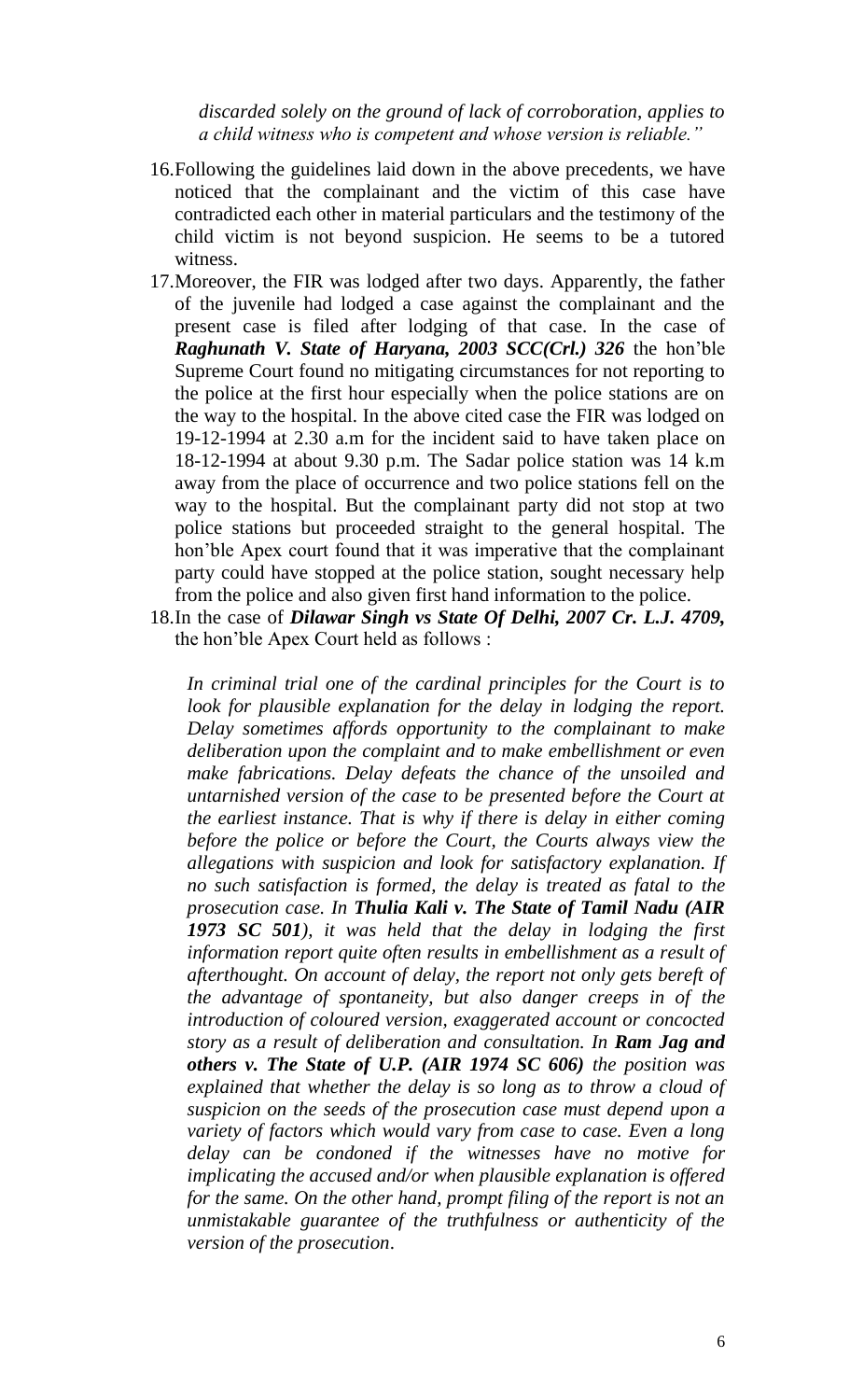- 17.Now coming to the present case it is seen that the complainant mentioned in his FIR that he was awaiting compromise. During trial he stated that he filed the case the same day. However, the record states otherwise. The complainant did not file the case in the police station. He lodged the complaint in the court which was forwarded to the police for investigation, although the police station is not so far from his house. If the victim ( Rakibul) was bleeding after the sexual assault then he ought to have been taken to the hospital first and then the matter ought to have been reported to the police. But the complainant waited for two days and lodged the complaint only after the opposite party lodged a case against him. So we find that the delay is not satisfactorily explained and it casts serious doubts on the prosecution case.
- 18.Hence, we find that the evidence on record does not prove beyond reasonable doubt the offence of sexual assault against the juvenile. Point no. 1 is decided in the negative.

#### **DECISION ON POINT NO. 2-7**

- 19.As regards the allegations u/s 447/354/384/427/341/323 IPC are concerned, it is pertinent to note that the I/O did not charge the juvenile with the above offences. Therefore, let us examine what the witnesses say about it. PW1 has deposed that the juvenile and his father assaulted him when he had gone to their house. He also stated that the juvenile assaulted the mother of the victim when she came there. He has denied that he has filed the case in order to absolve himself from the cross case filed by the father of the juvenile. PW2 stated that the juvenile and the others assaulted her. She deposed that Abu Sama snatched her chain and pulled off her clothes. As regards the allegation u/s 354/384 IPC she has not implicated the juvenile. She testified that the father of the juvenile had lodged a case against them prior to the incident and the instant case has been filed after that case. PW4 has stated that Abu Sama and Karim had assaulted Mannan's wife. He has not implicated the juvenile. PW5 is the father of the victim. He deposed that the juvenile and the others assaulted his wife in the chilly garden. He denied during cross examination that he was not present during the alleged occurrence. In fact the defence raised objections as to his testimony on the ground that he is not a listed witness. PW5 was not examined by the investigating officer, however he seems to be a vital witness as he is the father of the child victim and husband of victim Aklima. Hence, he was examined u/s 311 IPC. However, it is seen that victim Aklima (PW2) has not stated anything as to the presence of her husband in the chilly garden. On the other hand PW1 stated that Aklima was assaulted when she came to the house of the juvenile. So the testimony of PW5 is a bit doubtful.
- 20. Now coming to the allegation of trespass and causing mischief it is seen that the complainant has not supported his own version. In his FIR he alleged that the juvenile and the other accused came to his chilly plantation and destroyed his chilly plants. But during enquiry he did not state anything about it. In fact Aklima Khatun ( PW2) has not